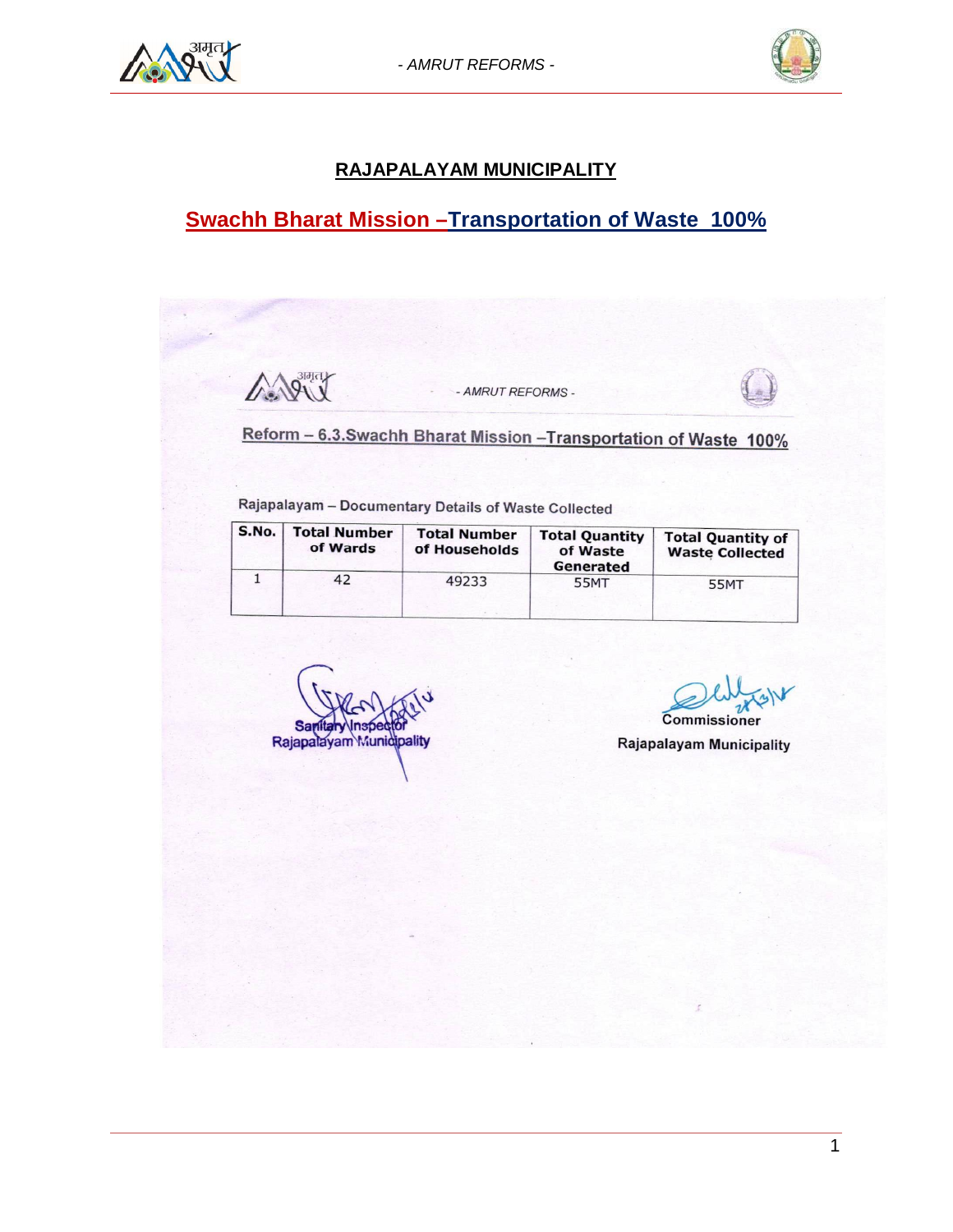



## **Rajapalayam – Documentary Details of Waste Collected**

## **WASTE GENERATION AND SEGREGATION OF WET / DRY WASTE DETAILS**

| <b>ZONE</b>    | <b>WARD.No</b>          | H/H  | <b>Establishments</b> | <b>Total</b> | Population | <b>Quantity</b> | Wet   | Dry   | <b>Reject</b> |
|----------------|-------------------------|------|-----------------------|--------------|------------|-----------------|-------|-------|---------------|
|                |                         |      |                       |              |            |                 | waste | Waste | ed            |
|                | 1                       |      |                       | 1218         |            |                 |       |       | Waste         |
| 1              | $\mathbf{2}$            | 1198 | 20                    |              | 3679       | 1.55            | 0.96  | 0.56  | 0.03          |
| 4              | $\overline{\mathbf{3}}$ | 833  | 13                    | 846          | 3067       | 1.30            | 0.81  | 0.47  | 0.02          |
| 4              | $\overline{\mathbf{4}}$ | 1018 | 12                    | 1030         | 3474       | 1.45            | 0.90  | 0.53  | 0.03          |
| 4              | 5                       | 1001 | 14                    | 1015         | 2718       | 1.15            | 0.71  | 0.42  | 0.02          |
| 4              | $\boldsymbol{6}$        | 906  | 21                    | 927          | 2370       | 1.00            | 0.62  | 0.36  | 0.02          |
| 1              | $\overline{\mathbf{z}}$ | 687  | 11                    | 698          | 2044       | 1.00            | 0.62  | 0.36  | 0.02          |
| 1              | 8                       | 772  | 11                    | 783          | 2278       | 1.00            | 0.62  | 0.36  | 0.02          |
| 1              | 9                       | 914  | 16                    | 930          | 3378       | 1.45            | 0.90  | 0.53  | 0.03          |
| $\overline{c}$ | 10                      | 805  | 10                    | 815          | 2913       | 1.25            | 0.78  | 0.45  | 0.02          |
| 2              |                         | 775  | 15                    | 790          | 2918       | 1.25            | 0.78  | 0.45  | 0.02          |
| 2              | 11<br>12                | 1761 | 96                    | 1857         | 3473       | 1.45            | 0.90  | 0.53  | 0.03          |
| $\overline{c}$ |                         | 958  | 19                    | 977          | 4273       | 1.80            | 1.12  | 0.65  | 0.03          |
| $\overline{2}$ | 13                      | 709  | 21                    | 730          | 2148       | 1.00            | 0.62  | 0.36  | 0.02          |
| 1              | 14                      | 638  | 21                    | 659          | 2193       | 1.00            | 0.62  | 0.36  | 0.02          |
| 3              | 15                      | 805  | 15                    | 820          | 2542       | 1.00            | 0.62  | 0.36  | 0.02          |
| 5              | 16                      | 1186 | 65                    | 1251         | 3160       | 1.30            | 0.81  | 0.47  | 0.02          |
| 3              | 17                      | 1188 | 16                    | 1204         | 3439       | 1.45            | 0.90  | 0.53  | 0.03          |
| 3              | 18                      | 639  | 13                    | 652          | 2124       | 1.00            | 0.62  | 0.36  | 0.02          |
| 3              | 19                      | 1045 | 19                    | 1064         | 3478       | 1.40            | 0.87  | 0.51  | 0.02          |
| 6              | 20                      | 1523 | 21                    | 1544         | 5671       | 2.40            | 1.49  | 0.87  | 0.04          |
| 6              | 21                      | 1811 | 18                    | 1829         | 5606       | 2.30            | 1.43  | 0.83  | 0.04          |
| 3              | 22                      | 1324 | 59                    | 1383         | 1578       | 1.00            | 0.62  | 0.36  | 0.02          |
| 5              | 23                      | 750  | 39                    | 789          | 2375       | 1.00            | 0.62  | 0.36  | 0.02          |
| 5              | 24                      | 938  | 27                    | 965          | 2377       | 1.00            | 0.62  | 0.36  | 0.02          |
| 7              | 25                      | 899  | 11                    | 910          | 2131       | 1.00            | 0.62  | 0.36  | 0.02          |
| $\overline{7}$ | 26                      | 891  | 18                    | 909          | 3091       | 1.30            | 0.81  | 0.47  | 0.02          |
| 6              | 27                      | 1162 | 23                    | 1185         | 4160       | 1.70            | 1.05  | 0.62  | 0.03          |
| 6              | 28                      | 1234 | 20                    | 1254         | 3550       | 1.00            | 0.62  | 0.36  | 0.02          |
| 7              | 29                      | 866  | 13                    | 879          | 2342       | 1.00            | 0.62  | 0.36  | 0.02          |
| $\overline{7}$ | 30                      | 1159 | 21                    | 1180         | 3465       | 1.45            | 0.90  | 0.53  | 0.03          |
| 7              | 31                      | 1046 | 18                    | 1064         | 2446       | 1.00            | 0.62  | 0.36  | 0.02          |
| 5              | 32                      | 743  | 25                    | 768          | 2196       | 1.00            | 0.62  | 0.36  | 0.02          |
| 5              | 33                      | 1404 | 32                    | 1436         | 2755       | 1.15            | 0.71  | 0.42  | 0.02          |
| 8              | 34                      | 1129 | 8                     | 1137         | 3257       | 1.30            | 0.81  | 0.47  | 0.02          |
| 8              | 35                      | 769  | 9                     | 778          | 3087       | 1.25            | 0.78  | 0.45  | 0.02          |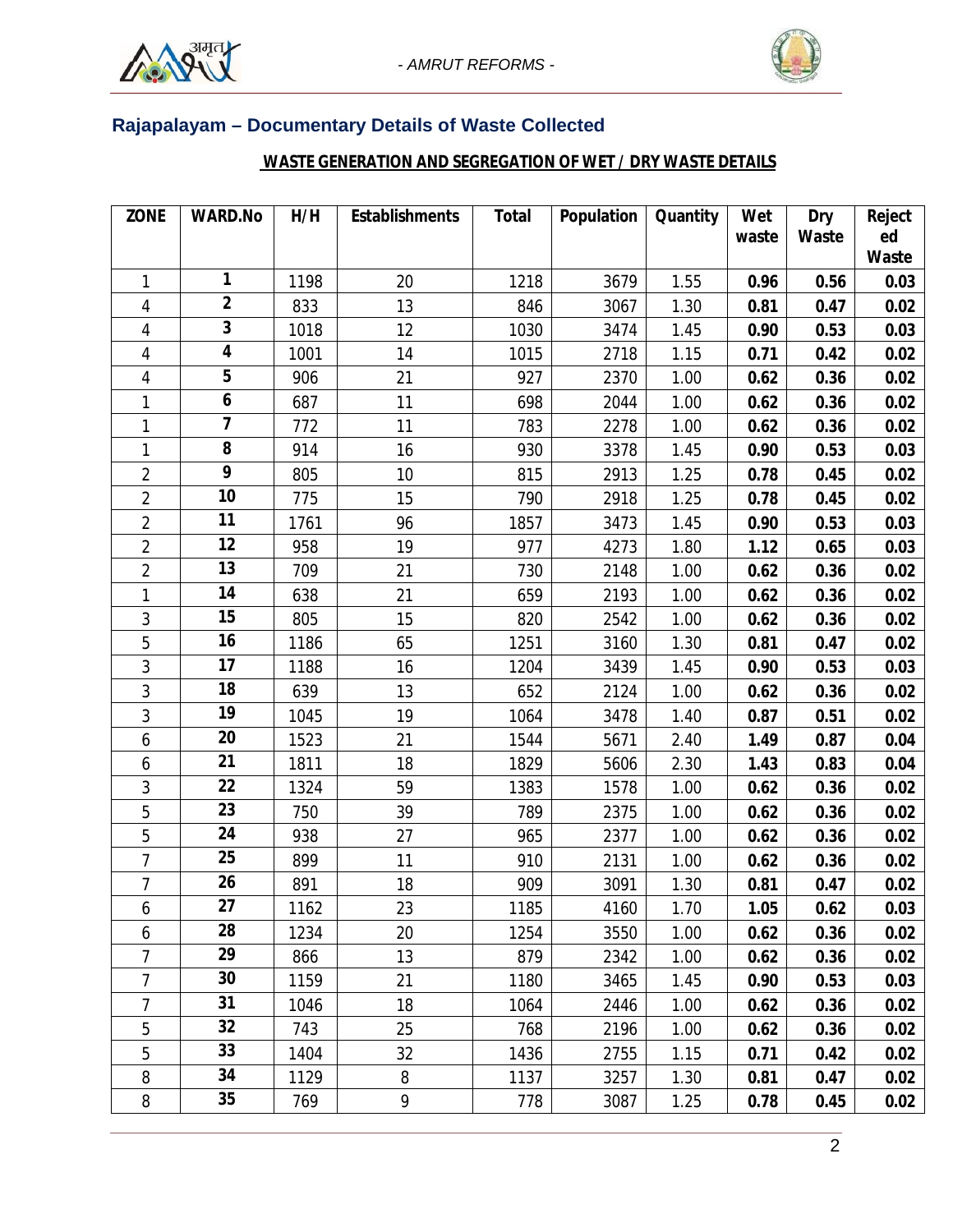



| 8                                 |                       | 36             | 816                   |                                         | 9                   |                                              | 825          | 3100                           | 1.30                            | 0.81                       | 0.47  | 0.02 |
|-----------------------------------|-----------------------|----------------|-----------------------|-----------------------------------------|---------------------|----------------------------------------------|--------------|--------------------------------|---------------------------------|----------------------------|-------|------|
| 8                                 |                       | 37             | 920                   |                                         | 11                  |                                              | 931          | 3138                           | 1.30                            | 0.81                       | 0.47  | 0.02 |
| 8                                 |                       | 38             | 701                   |                                         | 15                  |                                              | 716          | 1930                           | 1.00                            | 0.62                       | 0.36  | 0.02 |
| 9                                 |                       | 39             |                       | 1768                                    | 38                  |                                              | 1806         | 5183                           | 2.10                            | 1.30                       | 0.76  | 0.04 |
| 9                                 |                       | 40             |                       | 1283                                    | 24                  |                                              | 1307         | 3677                           | 1.55                            | 0.96                       | 0.56  | 0.03 |
| 9                                 |                       | 41<br>1159     |                       |                                         | 21                  |                                              | 1180         | 3284                           | 1.40                            | 0.87                       | 0.51  | 0.02 |
| 9                                 | 42                    |                |                       | 1400                                    | 19                  | 1419                                         |              | 4051                           | 1.70                            | 1.05                       | 0.62  | 0.03 |
|                                   | <b>TOTAL</b><br>43533 |                |                       | 927                                     |                     | 44460                                        | 130119       | 55                             | 34.1                            | 19.932                     | 0.968 |      |
| <b>Micro Compost Plant</b>        |                       |                |                       |                                         | <b>Compost Yard</b> |                                              |              | <b>Total</b>                   |                                 |                            |       |      |
| <b>Dry</b><br>Wet<br><b>Waste</b> |                       |                | <b>Total</b><br>Waste | <b>Compost Yard</b><br>(unsegregatted)  |                     | Bio-<br><b>Methanisation</b><br><b>Plant</b> |              | <b>Waste</b><br>Genera-<br>ted | <b>Waste</b><br>Segre-<br>gated | $%$ of<br>segre-<br>gation |       |      |
| <b>Waste</b><br>(in<br>MT)        | (in<br>MT)            |                | (in<br>MT)            | (in M.T)                                |                     | (in MT)                                      |              | (in MT)                        | (in<br>MT)                      |                            |       |      |
| 3.35                              | 1.96                  |                | 5.41                  | 44.59                                   |                     | 5.00                                         |              | 55.00                          | 10.41                           | 18.93                      |       |      |
| Category                          |                       | <b>Compost</b> |                       | <b>Micro</b><br><b>Compost</b><br>plant |                     | Bio-<br><b>Methanisation</b><br><b>Plant</b> | <b>Total</b> |                                |                                 |                            |       |      |
| Segregated                        |                       |                | $\pmb{0}$             | 5.41                                    |                     | 5                                            | 10.41        |                                |                                 |                            |       |      |
| Un-<br>Segregated                 |                       | 44.59          |                       | $\bf{0}$                                | $\pmb{0}$           |                                              | 44.59        |                                |                                 |                            |       |      |
| <b>TOTAL</b>                      |                       |                | 44.59                 | 5.41                                    |                     | 5.00                                         | 55.00        |                                |                                 |                            |       |      |